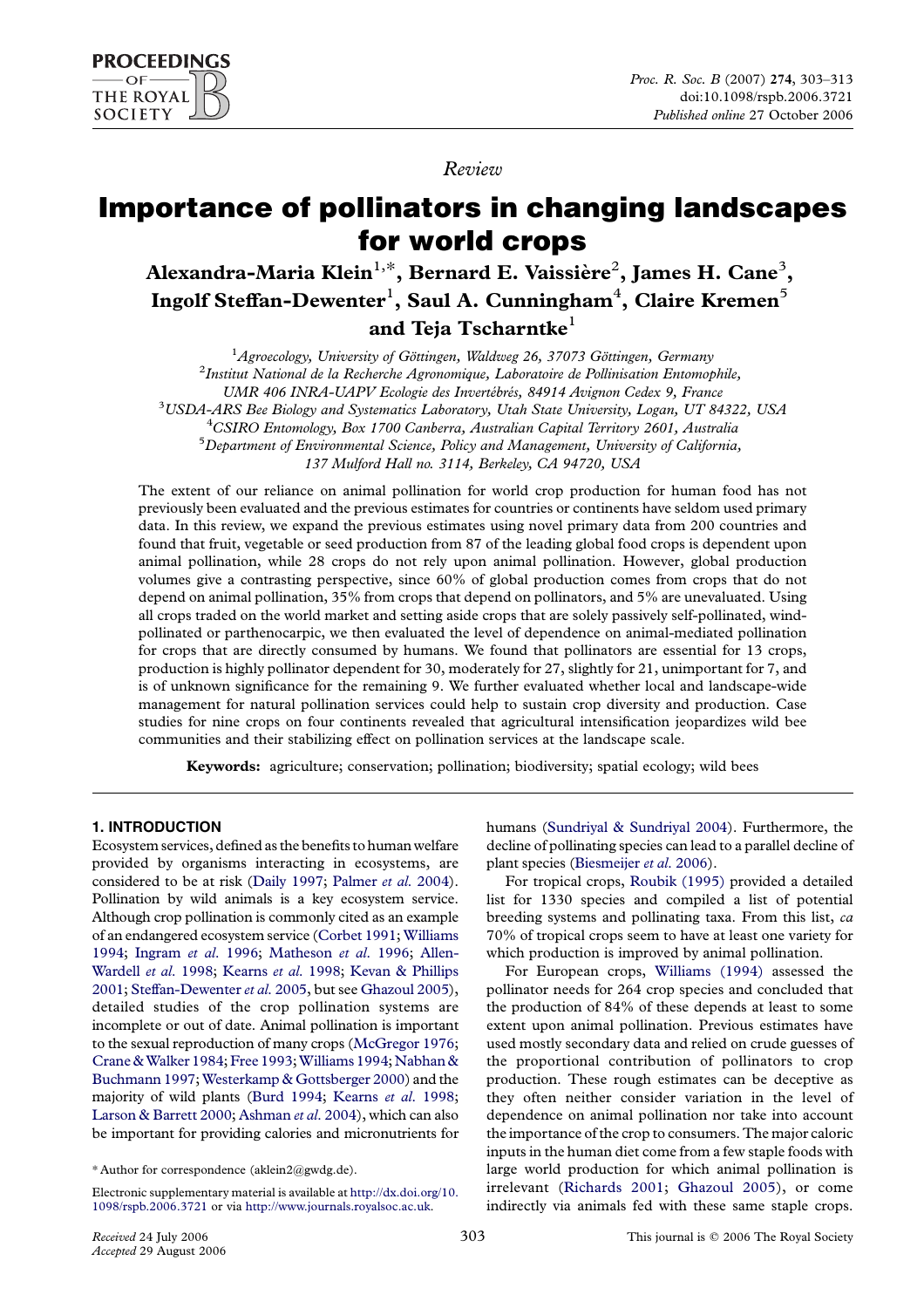Some authors provide coefficients of dependence on animal-mediated pollination for several crops [\(Borneck &](#page-8-0) [Merle 1989](#page-8-0); [Robinson](#page-10-0) et al. 1989a,[b](#page-10-0); [Morse & Calderone](#page-9-0) [2000](#page-9-0)), but despite their continuing acceptance, most of these reports do not cite data sources, and so it is impossible to assess the reported level of dependence. [Williams \(1994\)](#page-10-0) provided coefficients for the dependence of European crops on animal pollination and estimated the proportion of insect pollinators that are honeybees, using information from [Crane & Walker \(1984\)](#page-8-0) and [Free \(1993\)](#page-9-0). Both studies are less relevant today, because many new crop varieties and pollination studies are available. To adequately evaluate the importance of animal pollination for plant products in our food supply, and for economic analyses of crop pollination by animals, we need a global review of crops considering their breeding systems, their flowervisiting fauna and the level of production increase resulting from animal visitation and pollination, as supported by experimental evidence ([Kevan & Phillips 2001\)](#page-9-0).

Honeybees, mainly *Apis mellifera*, remain the most economically valuable pollinators of crop monocultures worldwide [\(McGregor 1976](#page-9-0); [Watanabe 1994;](#page-10-0) also shown for several single crops, e.g. [Roubik 2002](#page-10-0) for coffee in Panama) and yields of some fruit, seed and nut crops decrease by more than 90% without these pollinators ([Southwick & Southwick 1992\)](#page-10-0). When wild bees do not visit agricultural fields, managed honeybee hives are often the only solution for farmers to ensure crop pollination. Compared with the management of several wild bees, honeybees are versatile, cheap and convenient, but for some crops they are not the most effective pollinators on a per flower basis (reviewed in Parker et al[. \(1987\)](#page-10-0), [Torchio](#page-10-0) [\(1990\),](#page-10-0) [Richards \(1996\),](#page-10-0) Cane ([1997](#page-8-0)a) and [Westerkamp &](#page-10-0) [Gottsberger \(2000\);](#page-10-0) see also [Bosch & Blas \(1994\)](#page-8-0) for almond; Cane [\(1997](#page-8-0)b) and Javorek et al[. \(2002\)](#page-9-0) for blueberry; Kremen et al. [\(2002,](#page-9-0) [2004\)](#page-9-0) for watermelon; Klein et al.  $(2003a,b)$  $(2003a,b)$  $(2003a,b)$  $(2003a,b)$  $(2003a,b)$  for highland and lowland coffee; [Cane](#page-8-0) [\(2005\)](#page-8-0) for raspberry and blackberry; [Greenleaf & Kremen](#page-9-0) [\(in press\)](#page-9-0) for field tomatoes; Bosch et al[. \(2006\)](#page-8-0) for cherry). Other crops await similar comparative pollinator study. The numbers of managed honeybee colonies are declining in some parts of the world ([Williams](#page-10-0) et al. 1991; [Matheson](#page-9-0) et al[. 1996](#page-9-0); [Delaplane & Mayer 2000](#page-9-0); [Anonymous 2005\)](#page-8-0) largely owing to: (i) the spread of pests like parasitic mites (Varroa jacobsoni, V. destructor and Acarapis woodi; [Downey & Winston 2001;](#page-9-0) Chen et al[. 2004](#page-8-0)), the small hive beetle (Aethina tumida; Evans et al[. 2003\)](#page-9-0) and the microsporidian parasite Nosema ceranae ([Higes](#page-9-0) et al. [2006\)](#page-9-0), (ii) improper pesticide and herbicide use ([Ingram](#page-9-0) et al[. 1996\)](#page-9-0), (iii) ageing of the beekeeper population in Europe and North America, and (iv) lower market prices for their products and services. Indeed, declining honeybee availability led to recent concern over pollination shortfalls such as those seen for almonds in California ([www.](http://www.almondboard.com) [almondboard.com](http://www.almondboard.com)). This situation also highlights the potential risk of our sole reliance on honeybees for agricultural pollination.

Fragmentation and degradation of near- and seminatural habitats can be detrimental to bee communities ([Rathcke & Jules 1994](#page-10-0); [Kremen](#page-9-0) et al. 2002, [2004;](#page-9-0) [Steffan-Dewenter](#page-10-0) et al. 2002, [2006;](#page-10-0) [Larsen](#page-9-0) et al. 2005; Cane et al[. 2006](#page-8-0)). The main causal factor is loss or dissociation of important resources for food and nesting ([Hines & Hendrix 2005](#page-9-0); Potts et al[. 2005\)](#page-10-0). Conservation

of natural- and semi-natural habitats in agricultural landscapes to increase and protect bee's resources may be useful to improve pollination services. While landscape effects are known to affect communities of herbivorous and predatory/parasitic insects in agro-ecosystems (reviewed in [Cronin & Reeve 2005](#page-8-0); [Tscharntke](#page-10-0) et al. [2005;](#page-10-0) [Bianchi](#page-8-0) et al. 2006), a similar evaluation of landscape impact on crop pollination is lacking.

In this review, we summarize and evaluate information on three issues:

- (i) the identification of leading global crops that depend on animal pollination for their production and their level of dependence on pollinators,
- (ii) the influence of land-use changes at both local and landscape scales for pollinator communities and their services, and
- (iii) future options for landscape and agricultural management to enhance wild pollinators and ensure pollination services for crop production.

## 2. MATERIAL AND METHODS

We first estimated the proportion of crop production depending on animal pollination. We selected the leading global crops on the world market out of the FAO crop production list for the year 2004 ([FAOSTAT 2005\)](#page-9-0), such that the aggregate represented 99% of total global food production [\(figure 1\)](#page-2-0). We chose single crops and commodities used for human food with an annual production of at least 4 000 000 Metric tonnes (Mt). Production values are listed individually for the single crops. Production of the commodity crops is pooled in not elsewhere specified (NES) commodities. A commodity is an aggregation of different crops (e.g. fresh vegetables NES includes 21 crops). Commodity compilation is based on a questionnaire that countries fill out to include important crops for the world market which are not listed as a single crop by the FAO. Fifty-seven leading single crops and five commodities (including 67 commodity crops) represented 99% (94.5 and 4.5%, respectively) of the total global food production.

Although production quantities for each commodity group are known, there is no breakdown for each commodity crop within these five groups, so we classified the annual production of the commodities with respect to its pollinator dependence as 'unknown'. We individually classified each of the resulting 124 crops (57 leading single and 67 leading commodity crops) into four categories of pollinator dependence:

- (i) production increase with pollinators for plant parts that we consume (we define production as increased fruit set, fruit weight and/or quality, and seed number and/or quality, when pollinators have access to the flowers in contrast to pollinator exclusion experiments),
- (ii) increase in seed production with pollinators to produce the vegetative parts that we consume,
- (iii) increase in seed production with pollinators for breeding alone, as the plants reproduce vegetatively and we consume the vegetative parts, and
- (iv) no production increase with pollinators.

We next assessed the level to which animal pollination matters to global crops directly used by humans. For this approach, we expanded our list using all the crops listed to be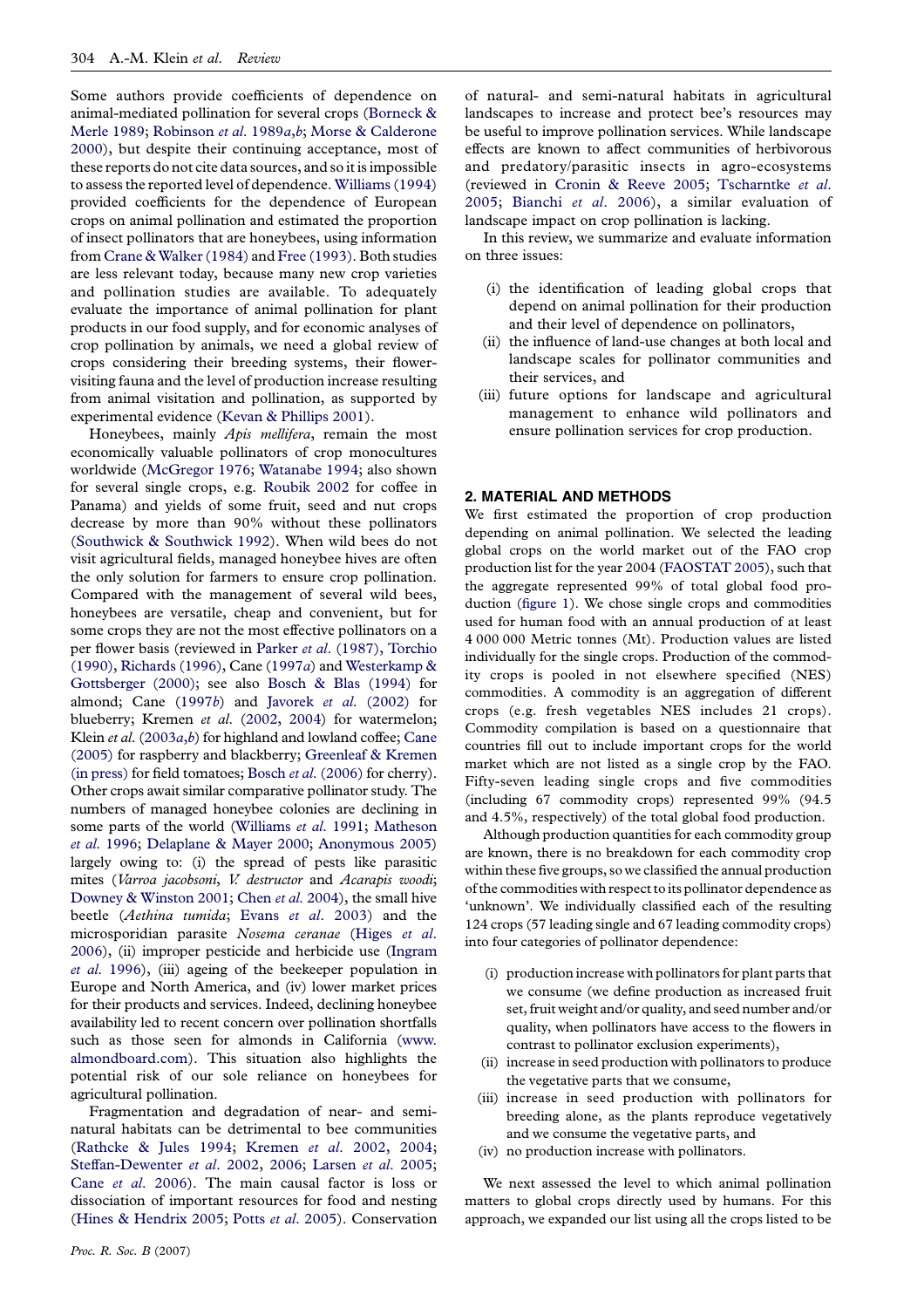<span id="page-2-0"></span>

Figure 1. Crop selection pathway to estimate the annual world production that is influenced by animal pollination (electronic supplementary material 1; lower left side) and to evaluate the levels of dependence on animal pollination for crops important in the global market (electronic supplementary material 2; right side). Single crops are crops directly listed with their production by the FAO and commodity crops are combined to a commodity with an aggregated production value.

important on the world market, not restricted to the leading crops, as was the case for electronic supplementary material 1. We started with the same list used for electronic supplementary material 1, the complete set of 137 single crops and 5 commodities (93 commodity crops) listed by the FAO for the year 2004. We then reduced this list to 74 single crops and 33 commodity crops, a total of 107, following the pathway illustrated in figure 1.

[Free \(1993\)](#page-9-0) summarized the key references for pollination requirements for 75 out of the 107 crops. We extended and updated his review, including both more recent literature and earlier studies not cited in [Free \(1993\)](#page-9-0). For each listed crop, we provide the following information:

- (i) Flower morphology and breeding system.
- (ii) Capacity of the crop to produce fruit and/or seeds without pollinators.
- (iii) Animal groups or species known to be important flower visitors or pollinators; the primary pollinating species are identified if there is a species for which at least 80% of their single flower visits result in a fruit (Klein et al.  $2003a,b$  $2003a,b$ ) or species that improve fruit and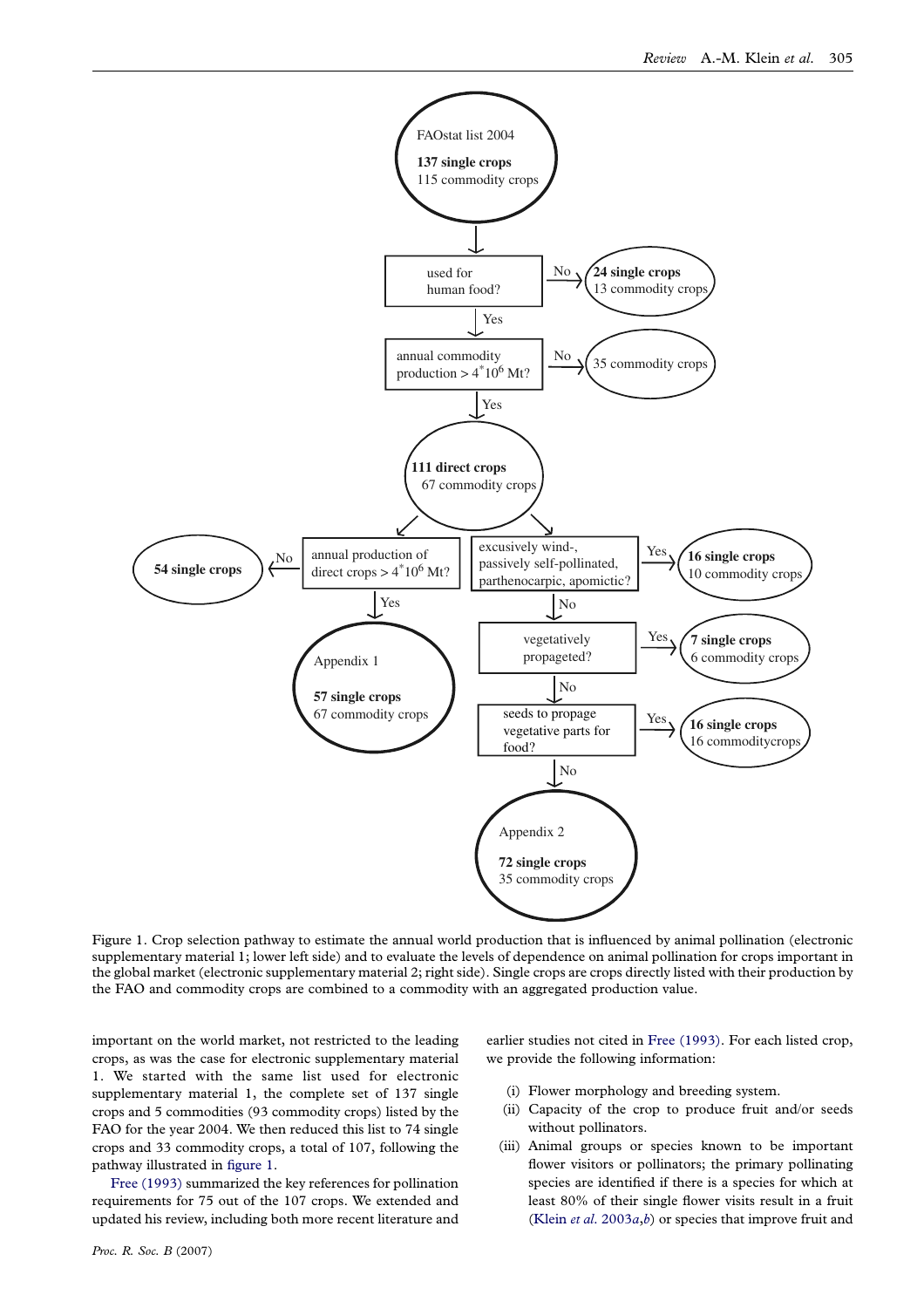<span id="page-3-0"></span>

Figure 2. Relative importance of animal pollination for the leading global crops and commodities used for human food and selected by their annual production in 2004. We considered crops and commodities with an annual production greater than 4 000 000 Metric tonnes (Mt) as these comprise 99% of the 2004 total crop production listed for human food. The number of crops and the production are listed according to their production increase with pollinators (see electronic supplementary material 1 for details). Single crops and commodity crops in NES<sup>\*</sup> commodities are separated. The category 'unknown' includes only commodity crops for the number of crops while the 'unknown' production is the production of the leading commodities, as the production value of each commodity crop is not known. Crops in the 'increase' category could be classified into three subcategories with the following number of species and total production figure for the individual crops: production increase with pollinators for plant parts that we consume (fruits and/or seeds: 26 crops with  $12\,108\,\mathrm{Mt} = 55\%$ ); increase in seed production with pollinators to produce the vegetative parts that we consume (six crops with  $2108 \text{ Mt} = 9\%$ ); and increase in seed production with animals for breeding alone, as the plants reproduce vegetatively and we consume the vegetative parts (seven crops with  $8108 \text{ Mt} = 36\%$ ). NES<sup>\*</sup> is an abbreviation for not elsewhere specified; leading commodities are fresh vegetables NES, fresh fruits NES, fresh tropical fruits NES, roots and tubers NES and pulses NES. Commodity crops are included based on a questionnaire that countries fill out to include important crops for the world market which are not listed as single crops.

seed quality and quantity when abundant as compared with the level when all flower visitors are excluded.

(iv) Magnitude of the improvement in production and quality when pollinated by animals. We scored the degree of production dependence into five classes: (i) essential (production reduction by 90% or more without flower visitors), meaning that production requires animal pollination, (ii) high (40 to less than 90% reduction), (iii) modest (10 to less than  $40\%$ ), (iv) little (greater than 0 to less than 10%), (v) no reduction, and (vi) unknown, meaning that no literature was available to adequately review the breeding systems or draw conclusions about pollinator dependence.

### 3. RESULTS AND DISCUSSION

## (a) Importance of animal pollination for global crop production

Production of 39 of the leading 57 single crops increases with pollinating animals (figure 2). In aggregate, these crops account for 35% ( $23 \times 10^8$  Mt) of global food production (figure 2), but because most of these crops are not entirely dependent on animal pollination, the amount of production directly attributable to animals is lower than this value. In addition, production of 48 of the 67 crops of the five leading global commodities increases with pollinating animals [\(figure 1](#page-2-0)). Only insects are demonstrated pollinators of the single crops, while

Proc. R. Soc. B (2007)

vertebrates pollinate very few commodity crops (e.g. feijoa is pollinated by birds and durian seems to be pollinated by bats, electronic supplementary material 2). Among the 57 single crops that show increased production, 26 (55% with  $12 \times 10^8$  Mt or 19% of global food) increase seed production with animal pollination to produce vegetative parts for human food, while an additional seven crops  $(8 \times 10^8 \text{ Mt}, 36\%)$  show increased seed production for breeding alone, as the plants reproduce vegetatively and only vegetative parts are consumed (e.g. potatoes, sweet potatoes and manioc, electronic supplementary material 1). The production increase with pollinators for seeds of vegetatively propagated crops permits breeding progress and hybridization for the development of new varieties.

Animal pollination is irrelevant to 18 of the leading single crops (comprising 60% or  $39 \times 10^8$  Mt of the world production) and 10 of the leading commodity crops. These are wind- or passively self-pollinated grasses (cereals and sugarcane), dominating the leading global crop list (electronic supplementary material 1; figure 2).

Twenty per cent of the overall crop production comes from crops that increase fruit and vegetable production with animal pollination, and  $ca$  15% comes from crops that increase seed production with animal pollination. Our results further show that a majority of global crops could experience production loss owing to pollinator limitation (39 single crops increase fruit, vegetable or seed production with pollinators compared with 18 that do not, and 87 of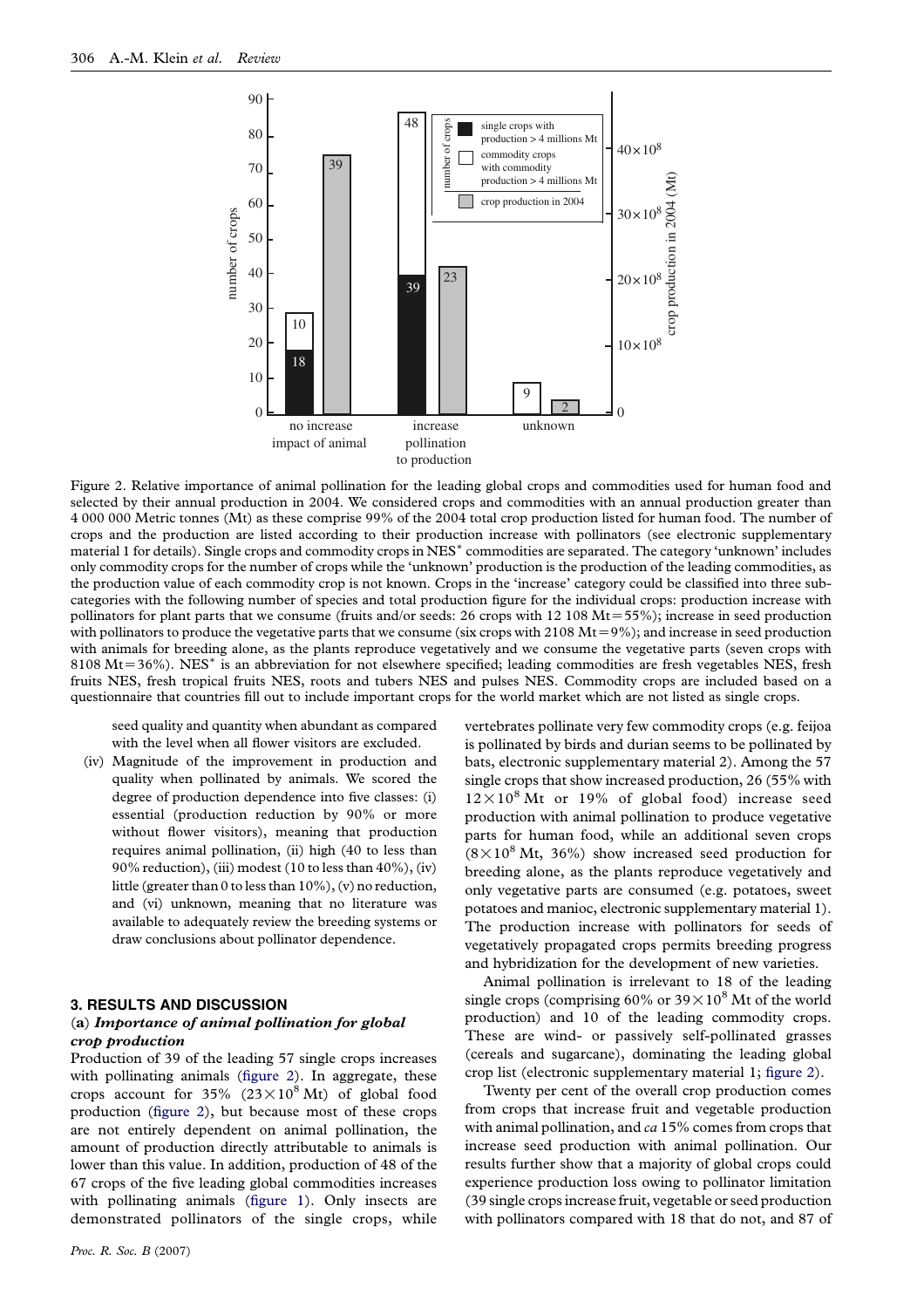

Figure 3. Level of dependence on animal-mediated pollination. The selected crops are those included directly in the production list published by the FAO for 2004 [\(FAOSTAT](#page-9-0) [2005](#page-9-0)). We further included commodity crops for which the production was pooled in commodities with an annual 2004 commodity production greater than 4 000 000 Metric tonnes (Mt). Only crops that produce fruits or seeds for direct human use as food were considered. We did not include: (i) crops for which seeds are only used for breeding or to grow vegetable parts for direct human use or for forage, and (ii) crops known to be only wind-pollinated, passively selfpollinated or reproduced vegetatively. Essential, pollinators essential for most varieties (production reduction by 90% more, comparing experiments with and without animal pollinators); high, animal pollinators are extreme (40 to less than 90% reduction); modest, animal pollinators are clearly beneficial (10 to less than 40% reduction); little, some evidence suggests that animal pollinators are beneficial (greater than  $0$  to less than  $10\%$  reduction); no increase, no production increase with animal-mediated pollination; unknown, empirical studies are missing.

the commodity crops increase production compared with 28 that do not; [figure 2](#page-3-0)). Included are many fruit crops that provide essential macro- and micronutrients contributing to a healthy diet. These results support the contention of [Richards \(2001\)](#page-10-0) and [Ghazoul \(2005\)](#page-9-0) that primary food production, and especially our staple foods, is independent of insect pollination. Thinking beyond caloric intake, however, our results support the opinion of [Steffan-](#page-10-0)[Dewenter](#page-10-0) *et al.* (2005) that our diet would be greatly impoverished, both nutritionally and culturally, if pollination services further decline.

In a second list (electronic supplementary material 2), we quantified the level of dependence on animal pollination. We found empirical evidence for increased production with pollinators in 92 out of 108 selected crops (figure 3). Among these 92 crops, for the majority (82 crops), data were available from experiments comparing measures of pollination (e.g. fruit set, number of seeds, fruit or seed weight, or pollen deposition) at the level of flowers, inflorescences or whole plants, with and without access to pollinators. For 10 crops, we classified the evidence for increased production with pollinators as 'indirect evidence', because experiments with pollinator exclusion were lacking, but the experiments demonstrated, for example, self-incompatibility and a need for cross pollination that could not be achieved by wind (electronic supplementary material 2; figure 3). Animal pollination was found to be essential for most varieties of the following 13 crops: atemoya, Brazil nut, cantaloupe, cocoa, kiwi, macadamia nut, passion fruit, pawpaw (Indian banana),

rowanbarry, sapodilla, squashes and pumpkins, vanilla and watermelon. An additional 30 crops showed increased fruit and/or seed production for most species and varieties with animal pollination. Twenty-seven crops show a modest increase in production, and for 21 crops, production of some species or varieties increase little, others not at all. For seven crops, production did not increase in the studies available: chick pea, garden and field peas and lentil, which are passively self-pollinated, and olive, pepper, quinoa and grapes, which rely on passive self- and wind-pollination. Pollination needs of nine crops remain unknown (figure 3; electronic supplementary material 2).

Gaps in our knowledge of pollination requirements are illustrated by the example of highland coffee, one of the better studied crops. Although the breeding systems are well studied and pollinators have been identified in different coffee production regions, few varieties have been studied, and production of some varieties may not increase with animal pollination as much as those studied to date (A.-M. Klein, unpublished data). The need to consider different genetic materials is also highlighted by the fact that varieties of many crops, such as citrus, blueberries, most stone fruit crops, and almonds, show great production variation with animal pollination (see [Ortega](#page-9-0) et al. 2002 for almond). We also do not know much about the mechanisms of pollination provided by most pollinator species (Klein et al[. 2003](#page-9-0)a), and flower-visiting insect communities of different production regions across the world can differ greatly. For example, the flower visitors to coffee in Ecuador with more than 95% social and less than 5% solitary bees [\(Veddeler](#page-10-0) et al. 2006) are very different from flower-visiting communities in Indonesia with 70% social and ca 30% solitary bees [\(Klein](#page-9-0) et al[. 2003](#page-9-0)a,[b](#page-9-0)). Such differences may lead to differences in pollination success.

# (b) Consequences of agricultural management at local and landscape scales for wild versus managed pollinators

Wild bees and other insects can pollinate many crops, but their value for crop pollination has been overlooked for centuries. As their services are increasingly being recognized for agriculture (e.g. [O'Toole 1993;](#page-10-0) [Cane 1997](#page-8-0)b; [Kevan & Phillips 2001;](#page-9-0) Klein et al[. 2003](#page-9-0)a; Slaa et al[. 2006](#page-10-0)), the adequate management of local agro-ecosystems and the conservation of suitable natural or semi-natural pollinator habitats in the surrounding landscapes are receiving more attention. Little information exists on the ways in which local management influences agricultural pollination ([Richards 2001\)](#page-10-0). Considering the 107 crops listed in electronic supplementary material 2, we found increased production with animal pollination of at least 10% or higher (categories essential, great and modest) for 63 crops, when considering only the crops for which field experiments were available  $(N=93)$ . Therefore, we suggest that pollination of at least these 63 crops should be vulnerable to agricultural intensification that may reduce the diversity and abundance of pollinators (e.g. [Kremen](#page-9-0) et al. 2002; Klein *et al.* 2003 $a$ , $b$ ). Among the 63 crops, the production of 13 crops that are entirely dependent on pollinators to set fruits might be severely impacted by pollinator loss through agricultural intensification. This risk is the greatest for crops that rely on a narrow range of pollinating species, such as passion fruit and vanilla.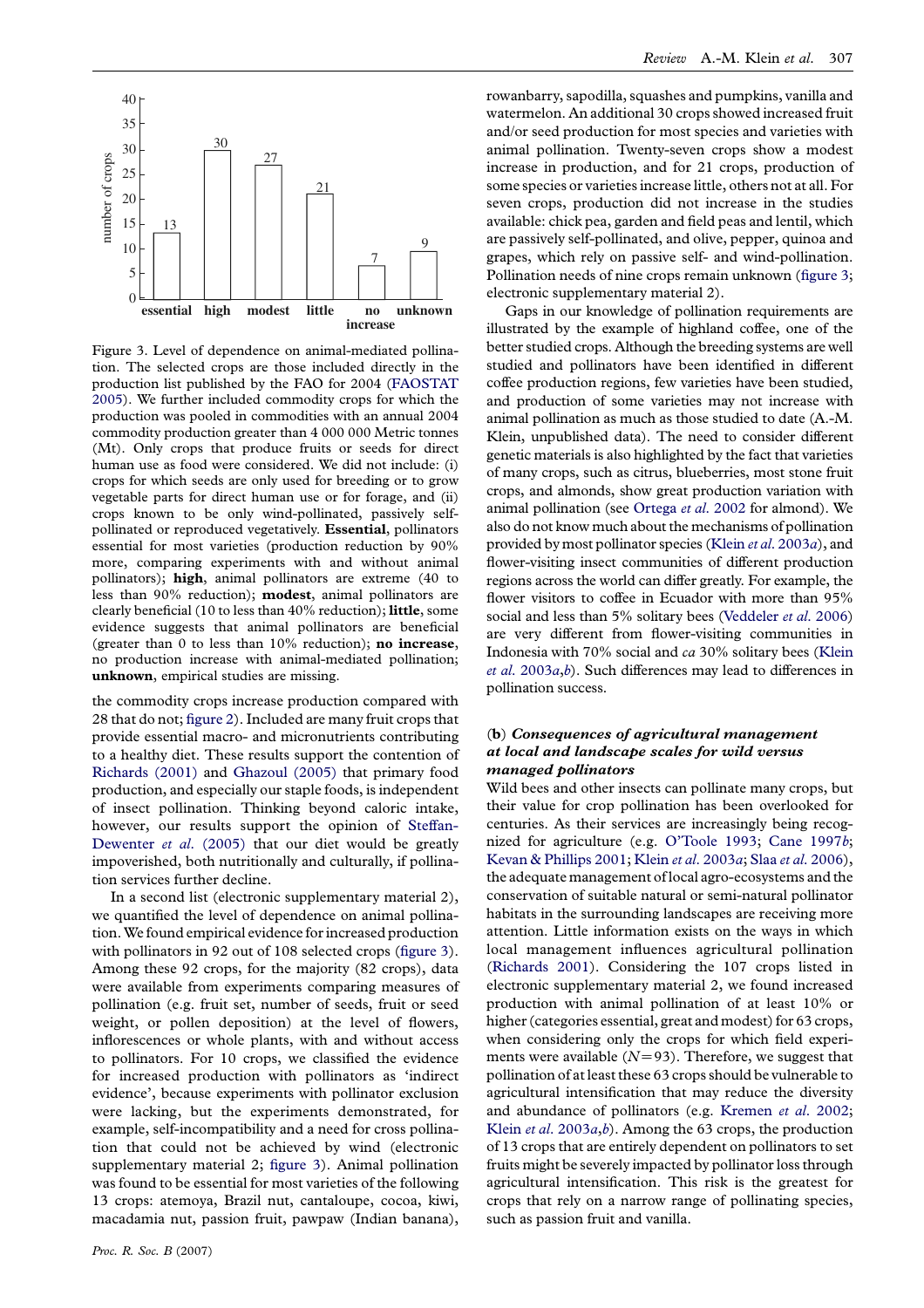| species name<br>(common crop name)                                      | land-use and landscape<br>variable                                                 | pollination variable and<br>significance level of reduction reference                                                                                                                   |                                               |
|-------------------------------------------------------------------------|------------------------------------------------------------------------------------|-----------------------------------------------------------------------------------------------------------------------------------------------------------------------------------------|-----------------------------------------------|
| Annona squamosa $\times$<br>A. cherimola (sugar apple)                  | comparison of sites near and<br>far from forest fragments                          | pollinator diversity***<br>(fruit set reduction with<br>pollinator exclusion***)                                                                                                        | Blanche & Cunningham<br>(2005)                |
| Brassica napus and B. rapa<br>(turnip rape, canola and<br>oilseed rape) | comparison of organic,<br>conventional and geneti-<br>cally modified (GM) fields   | number of seeds per silique<br>from a flower sample***                                                                                                                                  | Morandin & Winston (2005)                     |
|                                                                         | proportional area of unculti-<br>vated land around fields<br>within a 750 m radius | number of seeds per silique<br>from a flower sample*                                                                                                                                    | Morandin & Winston (2006)                     |
| Citrullus lanatus (watermelon)                                          | comparison of organic versus<br>conventional fields                                | number of pollen grains/<br>stigma, n.s.                                                                                                                                                | Kremen et al. (2002, 2004)                    |
|                                                                         | proportional area of oak<br>woodland and chaparral<br>habitat                      | number of pollen grains/<br>stigma***                                                                                                                                                   | Kremen et al. (2002, 2004)                    |
| Citrus paradisi (grapefruit)                                            | distance from forest                                                               | number of pollen grains/<br>stigma* number of pollen<br>tubes/stigma*                                                                                                                   | Chacoff (2006) and Chacoff &<br>Aizen (2006)  |
| Coffea arabica (coffee)                                                 | coffee plants near, intermedi-<br>ate and far from forest<br>fragments             | number of pollen grains/<br>stigma***, fruit set*, seed<br>$mass***$                                                                                                                    | Ricketts (2004) and Ricketts<br>et al. (2004) |
|                                                                         | distance from forest                                                               | fruit set**                                                                                                                                                                             | Klein et al. (2003a)                          |
|                                                                         | plant diversity                                                                    | fruit set**                                                                                                                                                                             | Klein et al. (2003a)                          |
|                                                                         | coffee monocultures versus<br>agroforestry                                         | fruit set*                                                                                                                                                                              | De Marco & Coelho (2004)                      |
|                                                                         | comparison sites near and far<br>from forest fragments                             | fruit set*                                                                                                                                                                              | De Marco & Coelho (2004)                      |
| Coffea canephora (coffee)                                               | distance from forest                                                               | fruit set**                                                                                                                                                                             | Klein et al. (2003b)                          |
| Dimocarpus longan (longan<br>fruit)                                     | comparison sites near and far<br>from forest fragments                             | number of fruits per centi-<br>metre panicle*                                                                                                                                           | Blanche et al. (in press)                     |
| Helianthus annuus (sunflower)                                           | proportional area of natural<br>habitat                                            | wild bee diversity and<br>abundance*** (estimated<br>increase in seed set via<br>single visit studies)                                                                                  | Greenleaf & Kremen (2006)                     |
|                                                                         | organic versus conventional<br>farm management                                     | wild bee diversity and abun-<br>dance, n.s.                                                                                                                                             | Greenleaf & Kremen (2006)                     |
| Lycopersicon esculentum<br>(tomato)                                     | distance to natural habitat                                                        | Bombus vosnesenskii<br>abundance***; Anthophora<br>urbana abundance, n.s.<br>(fruit set and fruit weight<br>reduction with pollinator<br>exclusion for variety with<br>exserted stigma) | Greenleaf & Kremen (in<br>press)              |
| Macadamia integrifolia (maca- percentage of eucalyptus<br>damia nut)    | forest surrounding orchards                                                        | Trigona abundance (seed set<br>reduction with pollinator<br>exclusion* and only Trigona<br>pollinated*)                                                                                 | Heard (1994) and Heard $\&$<br>Exley (1994)   |
|                                                                         | comparison of sites near and<br>far from forest fragments                          | number of fruits/raceme*                                                                                                                                                                | Blanche et al. (in press)                     |

<span id="page-5-0"></span>Table 1. Pollinator and pollination limitation in crop plants in response to land-use and landscape changes. (Significance  $^{*}p<0.05;$   $^{*}p<0.01;$   $^{*}p<0.001.$ 

We found 16 studies on the effects of agricultural intensification on pollination at local or landscape scale of nine crops on four continents (table 1). All of these studies show negative consequences of local and/or regional agricultural intensification for pollination. For watermelon and coffee, higher variation in pollination success was found in sites of intensified agriculture isolated from natural or semi-natural habitats ([Kremen](#page-9-0) et al. 2004; [Steffan-Dewenter](#page-10-0) et al. 2006).

The existing studies suggest that crops having a production increase with pollinators of at least 10% might show reduced fruit set and increased variance in fruit set at locations increasingly isolated from near-natural

habitats [\(figure 4\)](#page-6-0). The impact of landscape context on visitation rates and fruit set of crops has been assessed as the proportion of near-natural habitats in the surrounding landscape (e.g. [Kremen](#page-9-0) et al. 2004; [Morandin & Winston](#page-9-0) [2006](#page-9-0)) or as the linear isolation distance from near-natural habitat (e.g. Klein et al[. 2003](#page-9-0)a,[b](#page-9-0); [Chacoff & Aizen 2006](#page-8-0)). We found a linear positive relationship between fruit set stability and isolation to the rainforest margin for lowland and highland coffee (Klein et al.  $2003a,b$  $2003a,b$ ), whereas a log-linear relationship was found for watermelons [\(Kremen](#page-9-0) et al. 2004). Agro-ecosystems with more seminatural habitats are often more pollinator-species rich [\(Steffan-Dewenter](#page-10-0) et al. 2002; [Kremen & Chaplin 2006;](#page-9-0)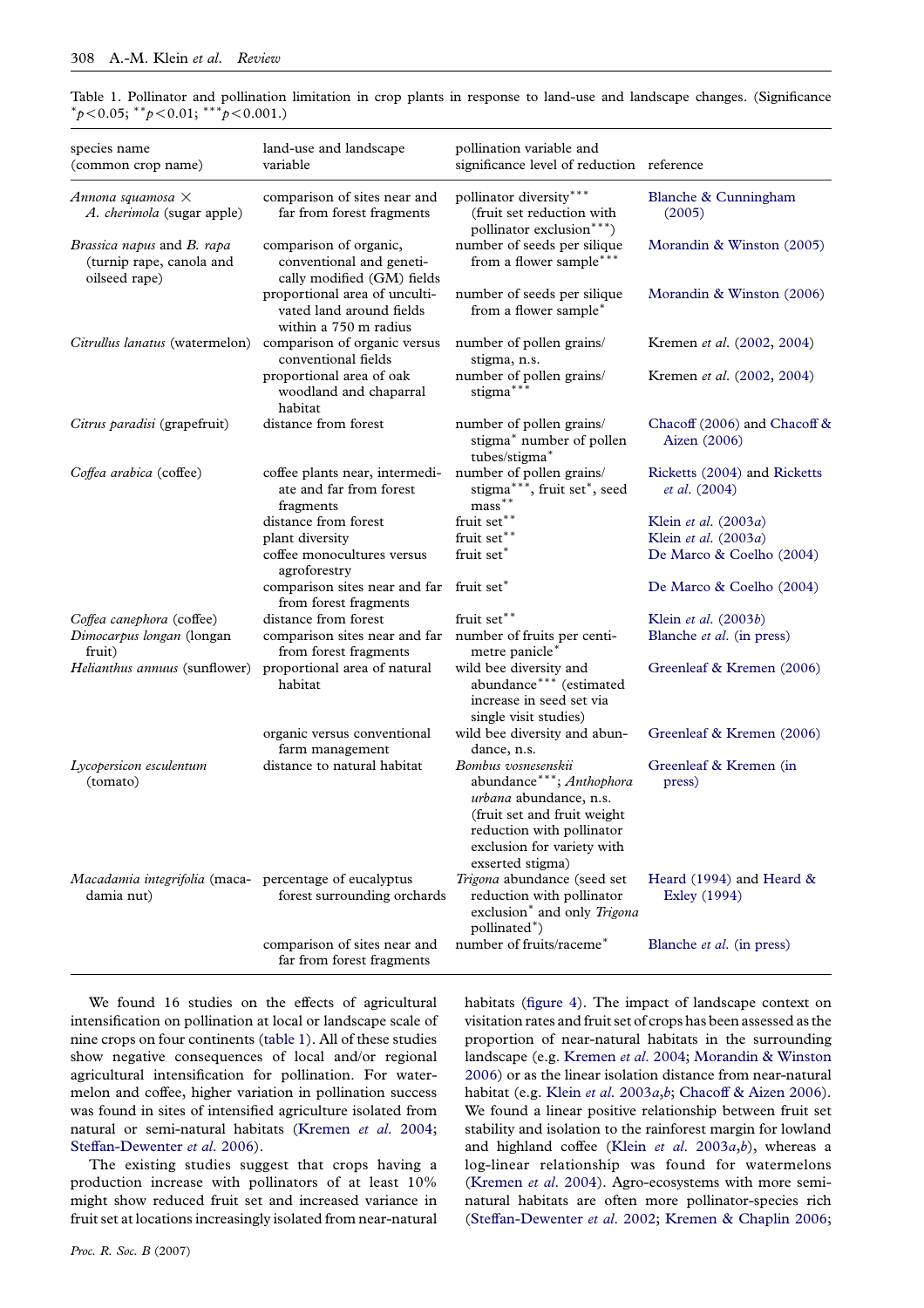<span id="page-6-0"></span>

Figure 4. Expected relationship between the loss of animalmediated crop pollination function (pollination variable usually measured as fruit or seed set in pollination studies and the variation usually measured as the coefficient of variation in the number or yield of fruits indicating crop production stability) and the effect of isolation from nearnatural habitats (which means the area and distance of the main nesting and foraging habitats for the pollinators). Expected relationships in the absence of pollinator introduction are given for crops which are independent of animal pollination and for crops depending on animal pollination. Mean, solid line; variation, dashed line.

[Steffan-Dewenter](#page-10-0) et al. 2006). There might be a threshold level of diversity necessary to maintain lower variation or higher stability in pollination. The exact shape of the function will depend on the biology of crop, crop variety, pattern of the landscape and regional pollinator community, but the available data indicate that pollination stability will increase in landscapes with a diverse and abundant pollinator community. The positive pollination effect on crop yield can however be reduced or hidden when other factors affecting crop yield, such as soil nutrients, microclimate, water, pest or disease status are suboptimal. Further, agricultural land use is not always expected to reduce pollination services. Some wild bees may benefit from agriculture, such as ground-nesting bees that use disturbed areas for nesting, or pollinators may benefit from pollen-rich crop fields, such as oilseed rape ([Westphal](#page-10-0) et al. [2003](#page-10-0)), or from ecosystems in which agricultural areas provide a greater diversity, continuity or abundance of floral resources than original habitat types (e.g. [Winfree](#page-10-0) et al. [in press\)](#page-10-0). Therefore, knowledge of the pollinator's resources and life-history traits is required to correctly predict the likely pollination responses (Cane et al[. 2006\)](#page-8-0). Failure of wild pollinators can be overcome by the provision of commercially managed bees, where they are effective and manageable pollinators available [\(Kremen](#page-9-0) et al. 2002), but this service generally comes at a cost. Finally, crops with little or no dependence on animal pollination will exhibit no relationship between pollination rates and isolation (figure 4).

Unfortunately, none of the landscape studies have been conducted over enough years to reliably estimate temporal variability in pollination. In some studies, samples were taken in two consecutive seasons ([Kremen](#page-9-0) et al. 2002, [2004](#page-9-0); [Ricketts 2004;](#page-10-0) [Ricketts](#page-10-0) et al. 2004), but a majority were carried out over only one season.

Studies that compare fruit or seed set of flowers in treatments with and without access by wild-pollinating species or with additional hand-pollination provide important data to identify key pollinating species ([Canto-Aguilar & Parra-Tabla 2000;](#page-8-0) [Javorek](#page-9-0) et al. 2002;

[Cane & Schiffhauer 2003](#page-8-0); Klein et al[. 2003](#page-9-0)a,[b](#page-9-0); [Greenleaf &](#page-9-0) [Kremen 2006,](#page-9-0) [in press;](#page-9-0) [Blanche](#page-8-0) *et al.* in press), but few such studies are yet available. In spite of this information shortage, many reviews mention the neglected potential of wild bee species for crop pollination [\(O'Toole 1993;](#page-10-0) [Corbet 1996](#page-8-0); [Williams 1996](#page-10-0); [Westerkamp & Gottsberger](#page-10-0) [2000](#page-10-0); [Goulson 2003](#page-9-0)). [Buchmann & Nabhan \(1996\)](#page-8-0) suggested that ca 80% of the 100 most important staple crops ([Prescott-Allen & Prescott-Allen 1990\)](#page-10-0) are pollinated by wild insects. We found evidence for only 24 out of the 57 leading crops (42%) being pollinated by at least one wild bee species. We identified 57 species (mainly bees and only two vertebrate species) as not only flower visitors, but also true pollinators for the 107 global crops for direct human use (electronic supplementary material 2; [table 2](#page-7-0)). Considering these 107 crops, empirical evidence with direct testing revealed that both honeybees (which can be managed or feral) and wild pollinators are valuable pollinators for 35 crops. For 12 crops, empirical studies provided evidence only for honeybees contributing to successful pollination, with wild pollinators mentioned as pollinators for 10 of these 12 crops, but without empirical data. For those cases where there was evidence for honeybees but not wild bees, the problem was generally a shortage of evidence, rather than evidence that wild bees were in fact poor pollinators. For nine crops, empirical studies showed evidence that wild pollinators contributed to successful pollination without similar evidence for honeybees, and for six (atemoya, cocoa, fig, passion fruit, oil palm and sapodilla) of these nine crops honeybees were not mentioned as pollinators. These nine crops depend strictly on, or production increased greatly with, wild pollinators, and interestingly, three of these crops—atemoya, passion fruit and vanilla—are produced by hand-pollination in many parts of the world, showing the severe lack of wild pollinators.

In most environments, both wild pollinators and honeybees will exploit flowers of crop species. For example, males of wild bees searching for mates disturbed honeybees during foraging, so that honeybees switched more often between lines of hybrid sunflower, and carried more pollen, thereby increasing the overall pollination service ([Degrandi-Hoffmann & Watkins 2000;](#page-9-0) [Greenleaf &](#page-9-0) [Kremen 2006\)](#page-9-0). Strawberry flowers visited by both wild and honeybees are more likely to be completely developed in contrast to flowers that are visited by only honeybees or only wild bees that tended to have misshapen fruits ([Chagnon](#page-8-0) et al. 1993). Effects such as this have rarely been looked for, but may prove to be widespread.

# 4. MANAGEMENT CONCLUSIONS AND FUTURE DIRECTIONS

### (a) Pollinator management

Populations of wild pollinators can enhance production of some crops and are, in this way, an important natural resource; but populations of wild pollinators are frequently too sparse to adequately pollinate crops in agriculturally intensive environments ([table 1\)](#page-5-0). The landscape studies summarized in this review were all published during the last 5 years. Although more research is needed on a landscape scale, we are in a much better position today than we have been in the past to recommend landscape management practices to enhance wild pollinators. We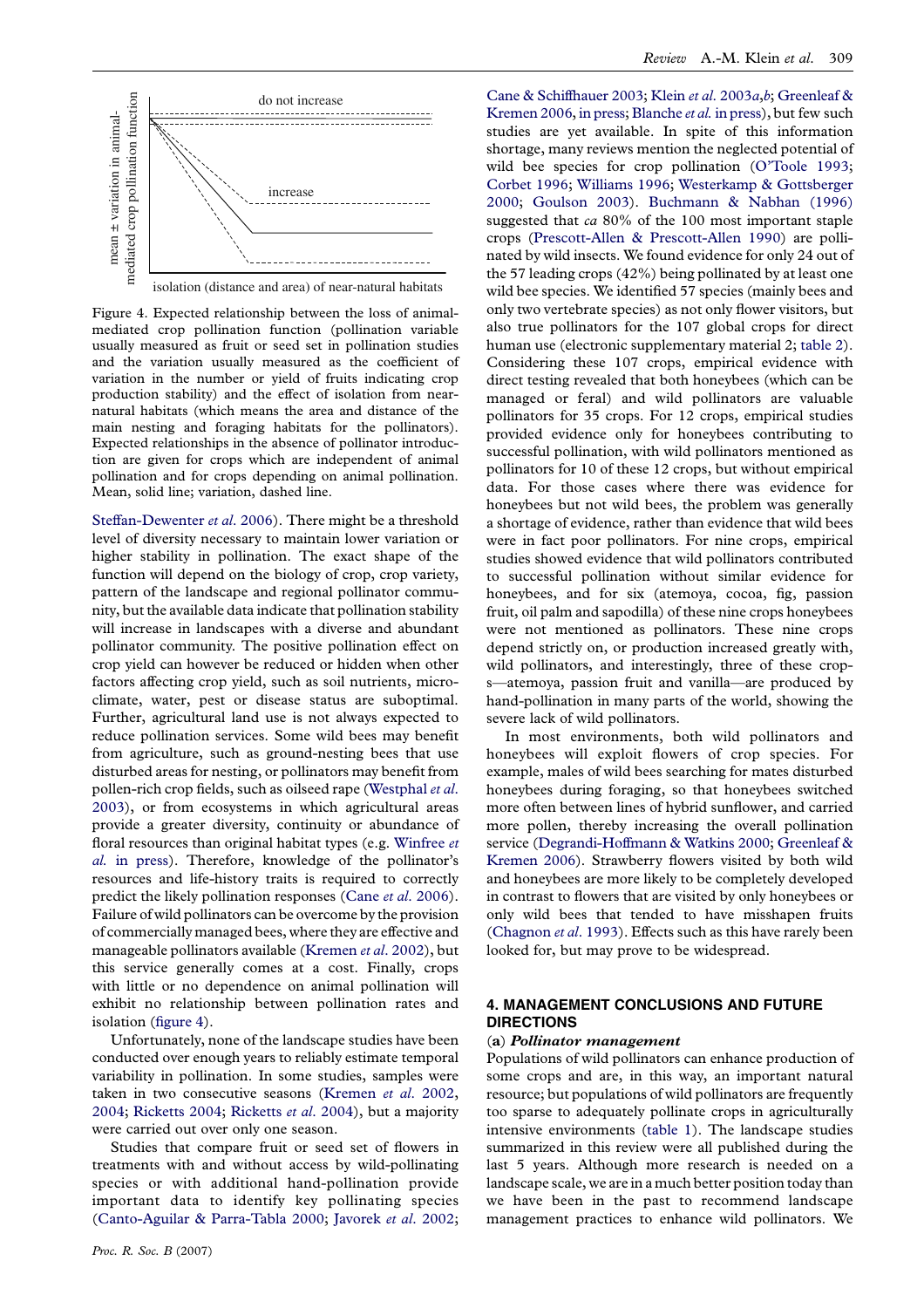<span id="page-7-0"></span>Table 2. Species list of known pollinators for global crops that are grown for direct human consumption.

| pollinator group            | species                                                                                                                                                                                                                                                                                                                                                                                                                                                                                                                                                                                                                                                      |  |  |
|-----------------------------|--------------------------------------------------------------------------------------------------------------------------------------------------------------------------------------------------------------------------------------------------------------------------------------------------------------------------------------------------------------------------------------------------------------------------------------------------------------------------------------------------------------------------------------------------------------------------------------------------------------------------------------------------------------|--|--|
| honey bees                  | Apis cerana Fabr., A. dorsata Fabr., A. florea Fabr. and A. mellifera L.                                                                                                                                                                                                                                                                                                                                                                                                                                                                                                                                                                                     |  |  |
| stingless bees              | Melipona favosa Fabr., M. subnitida Ducke, M. quadrifasciata Lepeletier, Nanotrigona<br>perilampoides Cresson, N. testaceicornis Lepeletier, Trigona cupira Sm., T. iridipennis Smith,<br>T. (Lepidotrigona) terminata Smith, T. (Tetragonoula) minangkabau Sakagami, T. toracica<br>Smith and Scaptotrigona depilis Moure                                                                                                                                                                                                                                                                                                                                   |  |  |
| bumble bees                 | Bombus affinis Cresson, B. californicus F. Smith, B. hortorum L., B. hypnorum L., B. impatiens<br>Cresson, B. lapidarius L., B. (Thoracobombus) pascuorum Scop., B. sonorus L., B. terrestris L.<br>and <i>B. vosnesenskii</i> Radoszkowski                                                                                                                                                                                                                                                                                                                                                                                                                  |  |  |
| solitary bees               | Amegilla chlorocyanea Cockerell, A. (Zonamegilla) holmesi Rayment, Andrena ilerda Cam.,<br>Anthophora pilipes Fabr., Centris tarsata Smith, Creightonella frontalis Fabr., Habropoda<br>laboriosa Fabr., Halictus tripartitus Cockerell, Megachile (Delomegachile) addenda Cresson,<br>M. rotundata Fabr., Osmia aglaia Sandhouse, O. cornifrons Radoszkowski, O. cornuta<br>Latreille, O. lignaria lignaria Say, O. lignaria propingua Cresson, O. ribifloris Cockerell,<br>Peponapis limitaris Cockerell, P. pruinosa Say, Pithitis smaragdula Fabr., Xylocopa<br>(Zonohirsuta) dejeanii Lepeletier, Xylocopa frontalis Oliver and Xylocopa suspecta Moure |  |  |
| wasps                       | Blastophaga psenes L.                                                                                                                                                                                                                                                                                                                                                                                                                                                                                                                                                                                                                                        |  |  |
| hover flies and other flies | Eristalis cerealis Fabr., E. tenax L. and Trichometallea pollinosa Townsend                                                                                                                                                                                                                                                                                                                                                                                                                                                                                                                                                                                  |  |  |
| beetles                     | Carpophilus hemipterus L. and Carpophilus mutilatus Erichson                                                                                                                                                                                                                                                                                                                                                                                                                                                                                                                                                                                                 |  |  |
| thrips                      | <i>Thrips hawaiiensis</i> Morgan and <i>Haplothrips (Haplothrips) tenuipennis</i> Bagnall                                                                                                                                                                                                                                                                                                                                                                                                                                                                                                                                                                    |  |  |
| birds                       | Turdus merula L. and Acridotheres tristis L.                                                                                                                                                                                                                                                                                                                                                                                                                                                                                                                                                                                                                 |  |  |

need landscape management practices that boost native pollinator densities by increasing habitat-carrying capacity. We suggest integrating the following general practices into management plans: (i) increase nesting opportunities with the particular nesting needs of different pollinating species in mind and these may include gaps in surface vegetation or modifying cultivation practices (Shuler et al[. 2005\)](#page-10-0), retaining neighbouring forest nesting sites for groundnesting [b](#page-8-0)ees (Cane  $1997a,b$ ) or leaving dead wood providing holes for cavity-nesting bees ([Westrich 1996](#page-10-0)), (ii) increase forage by providing suitable diverse floral resources in the local area and the broader landscape during the season of pollinator activity (Kevan et al[. 1990;](#page-9-0) [Banaszak 1992;](#page-8-0) [Westrich 1996](#page-10-0); [Goulson 2003](#page-9-0); [Ghazoul](#page-9-0) [2006](#page-9-0)). Crop rotation using these flowering plants should be especially applied in intensified uniform agricultural landscapes and may also help to enhance other ecosystem services such as soil improvement, pest management by breaking cycles of damaging pests or erosion control, (iii) enhance opportunities for colonization by connecting habitats with flowering strips and hedgerows around arable fields, small forest patches or even single trees as 'stepping stones' [\(Steffan-Dewenter](#page-10-0) et al. 2002, [2006](#page-10-0); [Pywell](#page-10-0) et al. [2006](#page-10-0)), and (iv) reduce the risk of population crashes in the field and the surrounding habitats by foregoing use of broad-spectrum insecticides during bloom, especially those with systemic or micro-encapsulated formulations that can contaminate nectar and pollen [\(Kevan 1975;](#page-9-0) [Wood 1979](#page-10-0); [Delaplane & Mayer 2000](#page-9-0)). Financial burdens of these recommendations could be ameliorated through agro-environmental schemes, such as those in Europe and the United States, which compensate farmers who apply management strategies to conserve biodiversity.

### (b) Research needs

In this review, we found that inadequate information is available on the pollination biology and pollinator requirements of many crops, especially when considering differences among modern varieties and the contribution to pollination services by different pollinator species.

Proc. R. Soc. B (2007)

We need to assess the potential impact of pollinator loss for a given crop in a given production area. For this, we need to collect the following data: experimental fruit and seed set from flowers visited by animal pollinators versus unvisited flowers and those receiving airborne pollen flow or any passive self-pollination. As plants are often resource limited, treatments should ideally be applied to entire plants and not just a few flowers or a single branch, otherwise, extrapolation can overestimate pollen limitation [\(Ashman](#page-8-0) et al. 2004; [Knight](#page-9-0) et al. 2006). Multi-year data are valuable as periodic weather perturbations are the norm and perennial plants tend towards alternate year offruit and seed production (e.g. [Herrera](#page-9-0) et al. 1998; Pías & Guitián [2006](#page-10-0)). Studies over multiple seasons are also necessary to truly understand the stability of the pollination service, because insect communities often show high temporal variation [\(Cane & Payne 1993](#page-8-0); [Roubik 2001](#page-10-0)) and habitat-specific temporal species turnover [\(Williams](#page-10-0) et al. 2001; Cane et al[. 2005](#page-8-0); [Tylianakis](#page-10-0) et al. 2005).

Studies for only three crops (watermelon, highlandand lowland coffee) are available to address the links between a landscape variable and the stability of crop pollination. More research of this kind is needed. The list of pollinators known to be important for global crops was only 57 species, mainly bees. We found only one study showing birds to be effective pollinators on feijoa ([Stewart](#page-10-0) [1989](#page-10-0)). We still need experiments to determine to what extent non-insects (birds, bats and other vertebrates) contribute to crop production. In addition, to adequately judge the value of conserving and managing for wild pollinators, key pollinators in the main producing areas must be identified, their habitat requirements studied and the economic benefit of their presence estimated (e.g. [Cane 1997](#page-8-0)b; [Larsen](#page-9-0) et al. 2005). Today, only few areas and crops have all the necessary data elements to access the impact of pollinator loss.

Our four general recommendations for landscape management (nesting opportunities, floral resources, habitat connectivity and reduction of pesticides) can be applied to all crops dependent on animal pollination in all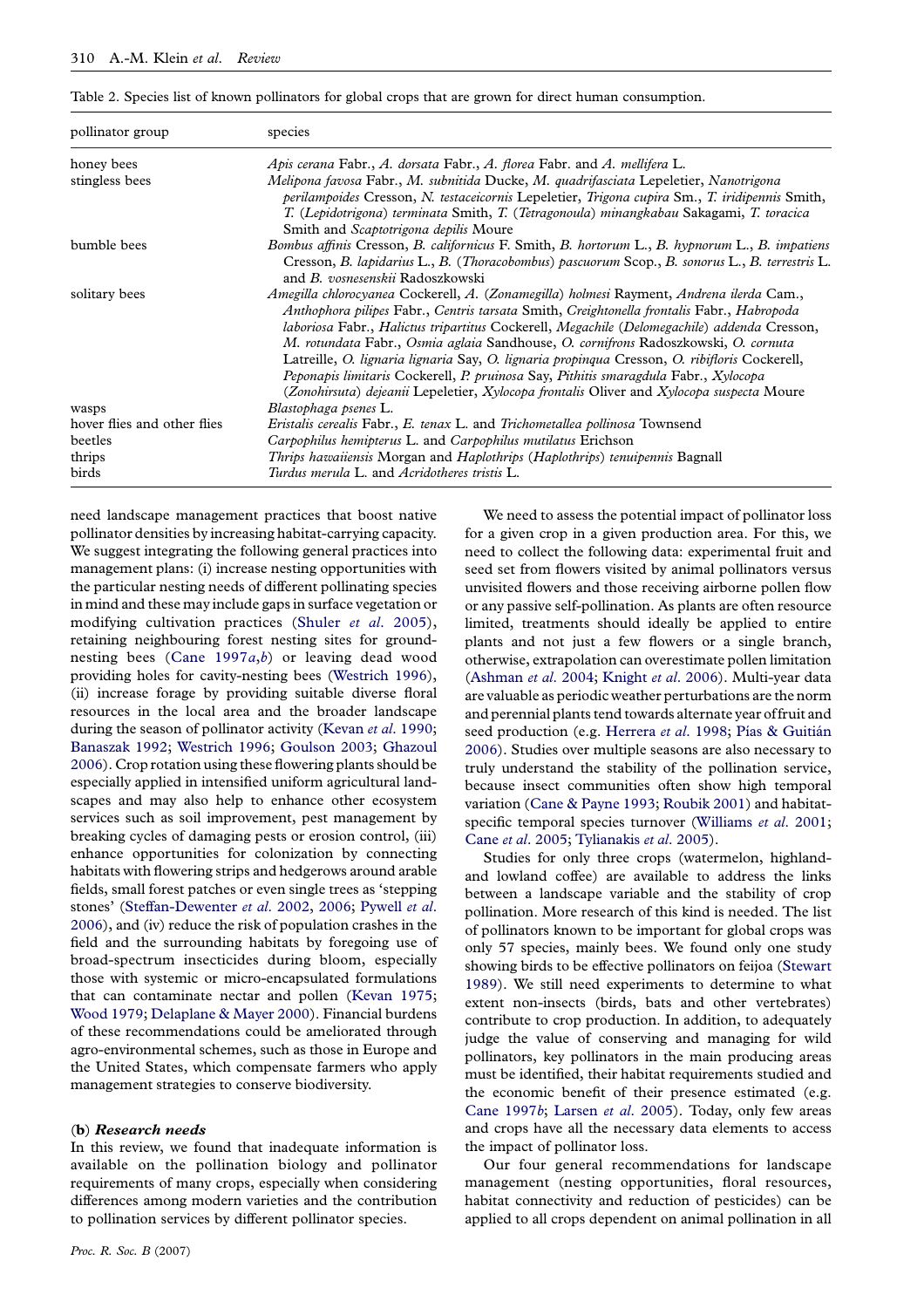<span id="page-8-0"></span>production areas. For further specific recommendations, we emphasize the need to monitor the effects of applied management practices on crop production and stability in restoration programmes (e.g. Pywell et al[. \(2006\)](#page-10-0) for pollinator foraging resources and Albrecht et al. in press for the pollination of three herb species). We also emphasize the collection of data for understanding the effects of spatial and temporal pollinator resource availability and for interaction effects between honeybees and other bee species for crop pollination to recommend future management applications.

Therefore, we urgently need more research in crop pollination along with better coordination of the research efforts at the community level in different producing areas to help sustain production of the diverse crops that nourish humanity.

We thank Nora Hornsdorf for helping to collect literature, Sarah Greenleaf and Barbara Gemmill for help with the crop selection and two anonymous referees for helpful comments on the manuscript. This work was partly conducted as a part of the Restoring Pollination Services Working Group supported by the National Center for Ecological Analysis and Synthesis, a Center funded by NSF (grant no. DEB-00- 72909), the University of California at Santa Barbara, and the State of California, and with funding by the Sixth European Union Framework programme—Assessing Largescale Environmental Risks to Biodiversity with Tested Methods (Project ALARM (GOCE-CT-2003-506675); [www.alarmproject.net\)](http://www.alarmproject.net).

## **REFERENCES**

- Albrecht, M., Duelli, P., Müller, C. B., Kleijn, D. & Schmid, B. In press. Swiss agri-environment scheme enhances pollinator diversity and plant reproductive success in nearby intensively managed farmland. J. Appl. Ecol.
- Allen-Wardell, G. et al. 1998 The potential consequences of pollinator declines on the conservation of biodiversity and stability of crop yields. Conserv. Biol. 12, 8-17. ([doi:10.](http://dx.doi.org/doi:10.1046/j.1523-1739.1998.97154.x) [1046/j.1523-1739.1998.97154.x](http://dx.doi.org/doi:10.1046/j.1523-1739.1998.97154.x))
- Anonymous 2005 Audit de la filière miel août 2005. Abeille de France 919, 479–496.
- Ashman, T. L. et al. 2004 Pollen limitation of plant reproduction: ecological and evolutionary causes and consequences. Ecology 85, 2408–2421.
- Banaszak, J. 1992 Strategy for conservation of wild bees in an agricultural landscape. Agric. Ecosyst. Environ. 40, 179–192. ([doi:10.1016/0167-8809\(92\)90091-O\)](http://dx.doi.org/doi:10.1016/0167-8809(92)90091-O)
- Bianchi, F. J. J. A., Booij, C. J. H. & Tscharntke, T. 2006 Sustainable pest regulation in agricultural landscapes: a review on landscape composition, biodiversity and natural pest control. Proc. R. Soc. B 273, 1715–1727. ([doi:10.](http://dx.doi.org/doi:10.1098/rspb.2006.3530) [1098/rspb.2006.3530](http://dx.doi.org/doi:10.1098/rspb.2006.3530))
- Biesmeijer, J. C. et al. 2006 Parallel declines in pollinators and insect-pollinated plants in Britain and the Netherlands. Science 313, 351–354. ([doi:10.1126/science.1127863\)](http://dx.doi.org/doi:10.1126/science.1127863)
- Blanche, R. & Cunningham, S. A. 2005 Rain forest provides pollinating beetles for atemoya crops. *J. Econ. Entomol.* 98, 1193–1201.
- Blanche, K. R., Ludwig, J. A. & Cunningham, S. A. In press. Proximity to rainforest enhances pollination and fruit set in macadamia and longan orchards in north Queensland, Australia. J. Appl. Ecol. ([doi:10.1111/j.1365-2664.2006.](http://dx.doi.org/doi:10.1111/j.1365-2664.2006.01234.x)  $(01234 x)$
- Borneck, R. & Merle, B. 1989 Essai d'une evaluation de l'incidence economique de l'abeille pollinisatrice dans l'agriculture Europeenne. Apiacta XXIV, 33–38.
- Bosch, J. & Blas, M. 1994 Foraging behaviour and pollinating efficiency of Osmia cornuta and Apis mellifera on almond (Hymenoptera, Megachilidae and Apidae). Appl. Entomol. Zool. 29, 1–9.
- Bosch, J., Kemp, W. P. & Trostle, G. E. 2006 Bee population returns and cherry yields in an orchard pollinated with Osmia lignaria (Hymenoptera: Megachilidae). *J. Econ*. Entomol. 99, 408–413.
- Buchmann, S. L. & Nabhan, G. P. 1996 The forgotten pollinators. Washington, DC: Island Press.
- Burd, M. 1994 Bateman's principle and reproduction: the role of pollinator limitation in fruit and seed set. Bot. Rev. 60, 83–139.
- Cane, J. H. 1997a Ground-nesting bees: the neglected pollinator resource for agriculture. Acta Hort. 437, 309-324.
- Cane, J. H. 1997b Lifetime monetary value of individual pollinators: the bee Habropoda laboriosa at rabbiteye blueberry (Vaccinium ashei Reade). Acta Hort. 446, 67-70.
- Cane, J. H. 2005 Pollination potential of the bee Osmia aglaia for cultivated red raspberries and blackberries (Rubus: Rosaceae). Hortscience 40, 1705–1708.
- Cane, J. H. & Payne, J. A. 1993 Regional, annual and sesonalvariation in pollinator guids — intriusic traits of bees (Hymenoptera, Apoidea) underlie their patterns of abudance at Vaccinium ashei (Ericaceae). Ann. Entomol. Soc. Am. 86, 577–588.
- Cane, J. H. & Schiffhauer, D. 2003 Dose-response relationships between pollination and fruiting refine pollinator comparisons for cranberry (Vaccinium macrocarpon [Ericaceae]). Am. J. Bot. 90, 1425-1432.
- Cane, J. H., Minckley, R., Kervin, L. & Roulston, T. 2005 Temporally persistent patterns of incidence and abundance in a pollinator guild at annual and decadal scales: the bees of Larrea tridentata. Biol. 7. Linn. Soc. 85, 319–329. [\(doi:10.1111/j.1095-8312.2005.00502.x\)](http://dx.doi.org/doi:10.1111/j.1095-8312.2005.00502.x)
- Cane, J. H., Minckley, R., Roulston, T., Kervin, L. & Williams, N. M. 2006 Multiple response of desert bee guild (Hymenoptera: Apiformes) to urban habitat fragmentation. Ecol. Appl. 16, 632–644.
- Canto-Aguilar, A. & Parra-Tabla, V. 2000 Importance of conserving alternative pollinators: assessing the pollination efficiency of the squash bee, Peponapis limitaris in Cucurbita moschata (Cucurbitaceae). J. Ins. Conserv. 4, 203-210.
- Chacoff, N. P. In press. Los ecosistemas naturales como fuente de polinizadores para cultivos en el pedemonte de las yungas. Ph.D. thesis. Universidad Nacional del Comahue, Argentina.
- Chacoff, N. P. & Aizen, M. A. 2006 Edge effects on flowervisiting insects in grapefruit plantations bordering premontane subtropical forest. *J. Appl. Ecol.* 43, 18-27. ([doi:10.1111/j.1365-2664.2005.01116.x\)](http://dx.doi.org/doi:10.1111/j.1365-2664.2005.01116.x)
- Chagnon, M., Gingras, J. & De Oliveira, D. 1993 Complementary aspects of strawberry pollination by honey and indigenous bees (Hymenoptera). *J. Econ. Entomol.* 86, 416–420.
- Chen, Y., Pettis, J. S., Evans, J. D., Kramer, M. & Feldlaufer, M. F. 2004 Transmission of Kashmir bee virus by the ectoparasitic mite Varroa destructor. Apidologie 35, 441–448. [\(doi:10.1051/apido:2004031](http://dx.doi.org/doi:10.1051/apido:2004031))
- Corbet, S. A. 1991 Bees and the pollination of crops and wild flowers in the European community. Bee World 72, 47-59.
- Corbet, S. A. 1996 Which bees do plants need? In The conservation of bees (ed. A. Matheson, S. L. Buchmann, C. O'Toole, P. Westrich & J. H. Williams), pp. 105–114. London, UK: Academic Press.
- Crane, E. & Walker, P. 1984 Pollination directory for world crops. Bucks, UK: International Bee Research Association.
- Cronin, J. T. & Reeve, J. D. 2005 Host-parasitoid spatial ecology: a plea for a landscape-level synthesis. Proc. R. Soc. B 272, 2225–2235. [\(doi:10.1089/rspb.2005.3286\)](http://dx.doi.org/doi:10.1089/rspb.2005.3286)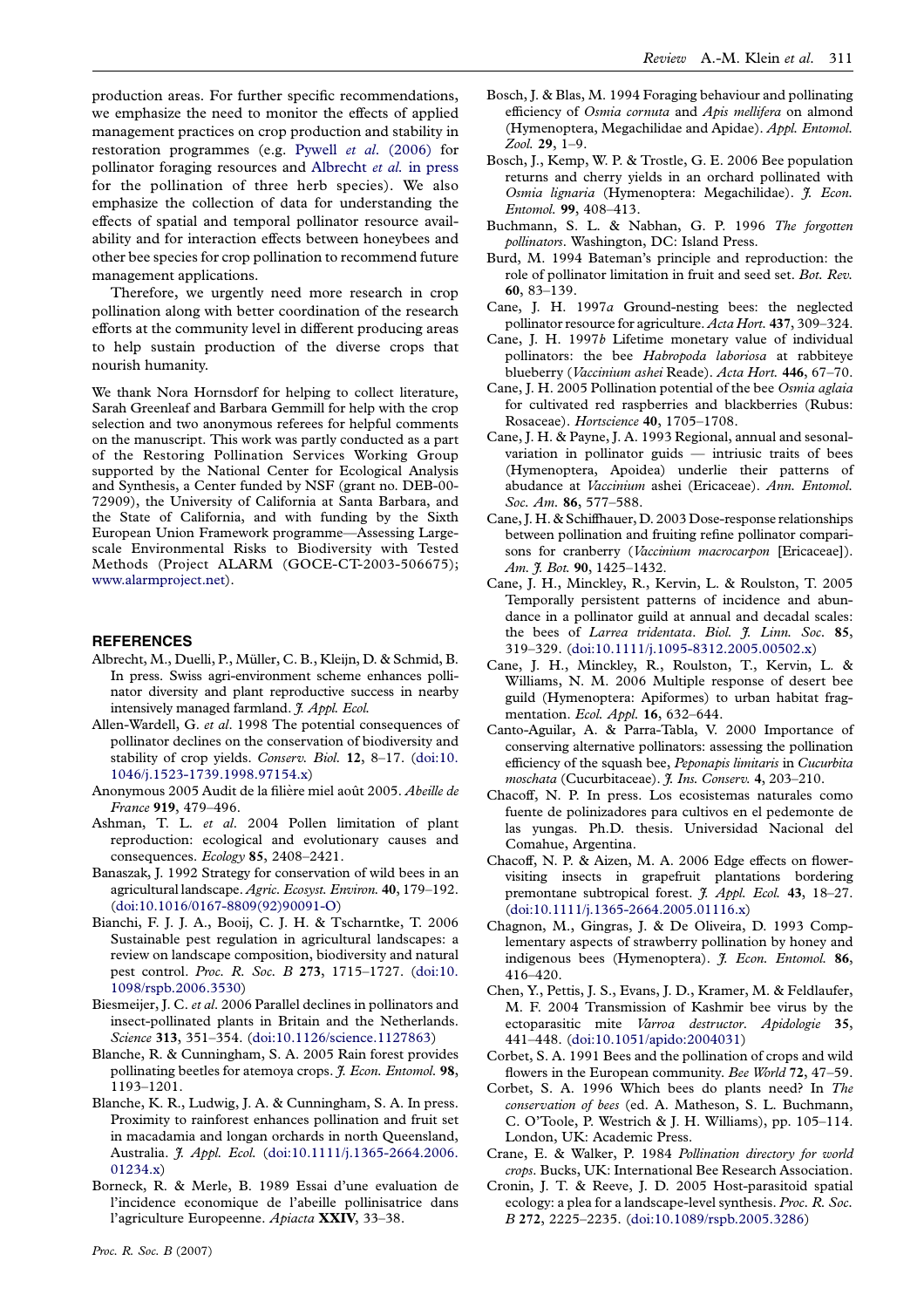- <span id="page-9-0"></span>Daily, G. C. 1997 Nature's services: societal dependence on natural ecosystems. Washington, DC: Island Press.
- Degrandi-Hoffmann, G. & Watkins, J. C. 2000 The influence that honey bees and wild bees foraging together have on sunflower cross-pollination and seed set. Am. Bee  $\tilde{f}$ . 137, 565–566.
- Delaplane, K. S. & Mayer, D. F. 2000 Crop pollination by bees. New York, NY: CABI Publishing.
- De Marco, P. & Coelho, F. M. 2004 Services performed by the ecosystem: forest remnants influence agricultural cultures' pollination and production. Biodivers. Conserv. 13, 1245–1255. [\(doi:10.1023/B:BIOC.0000019402.51193.e8\)](http://dx.doi.org/doi:10.1023/B:BIOC.0000019402.51193.e8)
- Downey, D. L. & Winston, M. L. 2001 Honey bee colony mortality and productivity with single and dual infestations of parasitic mite species. Apidologie 32, 567–575. ([doi:10.1051/apido:2001144\)](http://dx.doi.org/doi:10.1051/apido:2001144)
- Evans, J. D., Pettis, J. S., Hood, W. M. & Shimanuki, H. 2003 Tracking an invasive honey bee pest: mitochondrial DNA variation in Noth American small hive beetles. Apidologie 34, 103-109. ([doi:10.1051/](http://dx.doi.org/doi:10.1051/apido:2003004) [apido:2003004](http://dx.doi.org/doi:10.1051/apido:2003004))
- FAOSTAT data 2005 Data available at [http://faostat.fao.org;](http://faostat.fao.org) Agricultural data/Agricultural production/Crops primary. Last accessed in July 2006.
- Free, J. B. 1993 Insect pollination of crops. London, UK: Academic Press.
- Ghazoul, J. 2005 Buzziness as usual? Questioning the global pollination crisis. Trends Ecol. Evol. 20, 367-373. ([doi:10.](http://dx.doi.org/doi:10.1016/j.tree.2005.04.026) [1016/j.tree.2005.04.026\)](http://dx.doi.org/doi:10.1016/j.tree.2005.04.026)
- Ghazoul, J. 2006 Floral diversity and the facilitation of pollination. *J. Ecol.* 94, 295-304.
- Goulson, D. 2003 Conserving wild bees for crop pollination. Food Agric. Environ. 1, 142–144.
- Greenleaf, S. A. & Kremen, C. 2006 Wild bees enhance honey bees' pollination of hybrid sunflower. Proc. Natl Acad. Sci. USA. 103, 13 890–13 895. [\(doi:10.1073/pnas.](http://dx.doi.org/doi:10.1073/pnas.0600929103) [0600929103\)](http://dx.doi.org/doi:10.1073/pnas.0600929103)
- Greenleaf, S. A. & Kremen, C. In press. Wild bee species increase tomato production and respond differently to surrounding land use in Northern California. Biol. Conserv. ([doi:10.1016/j.biocon.2006.05.025](http://dx.doi.org/doi:10.1016/j.biocon.2006.05.025)).
- Heard, T. A. 1994 Behaviour and pollinator efficiency of stingless bees and honey bees on macadamia flowers. J. Apicult. Res. 33, 191–198.
- Heard, T. A. & Exley, E. 1994 Diversity, abundance and distribution of insect visitors to macadamia flowers. Environ. Entomol. 23, 91–100.
- Herrera, C. M., Jordano, P., Guitian, J. & Traverset, A. 1998 Annual variability in seed production by woody plants and the masting concept: reassessment of principles and relationship to pollination and seed dispersal. Am. Nat. 152, 576–594. ([doi:10.1086/286191](http://dx.doi.org/doi:10.1086/286191))
- Higes, M., Martin, R. & Meana, A. 2006 Nosema ceranae, a new microsporidian parasite in honeybees in Euope. J. Inv. Pathol. 92, 93–95. ([doi:10.1016/j.jip.2006.02.005](http://dx.doi.org/doi:10.1016/j.jip.2006.02.005))
- Hines, H. M. & Hendrix, S. D. 2005 Bumble bee (Hymenoptera: Apidae) diversity and abundance in tallgrass prairie patches: effects of local and landscape floral resources. Environ. Entomol. 34, 1477-1484.
- Ingram, M., Nabhan, G. C. & Buchmann, S. L. 1996 Impending pollination crisis threatens biodiversity and agriculture. Tropinet 7, 1.
- Javorek, S. K., Mackenzie, K. E. & Vander Kloet, S. P. 2002 Comparative pollination effectiveness among bees (Hymenoptera: Apoidea) at lowbush blueberry (Ericaceae: Vaccinium angustifolium Ait.). Ann. Entomol. Soc. Am. 95, 245–351. ([doi:10.1603/0013-8746\(2002\)095\[0345:CPEA](http://dx.doi.org/doi:10.1603/0013-8746(2002)095%5B0345:CPEABH%5D2.0.CO;2) [BH\]2.0.CO;2](http://dx.doi.org/doi:10.1603/0013-8746(2002)095%5B0345:CPEABH%5D2.0.CO;2))
- Kearns, C. A., Inouye, D. W. & Waser, N. 1998 Endangered mutualisms: the conservation of plant–pollinator interactions. Annu. Rev. Ecol. Syst. 29, 83–112. ([doi:10.](http://dx.doi.org/doi:10.1146/annurev.ecolsys.29.1.83) [1146/annurev.ecolsys.29.1.83\)](http://dx.doi.org/doi:10.1146/annurev.ecolsys.29.1.83)
- Kevan, P. G. 1975 Forest application of the insecticide Fenitrothion and its effect on wild bee pollinators (Hymenoptera: Apoidea) of lowbush blueberries (Vaccinium spp.) in Southern New Brunswick, Canada. Biol. Conserv. 7, 301–309. [\(doi:10.1016/0006-3207\(75\)90045-2\)](http://dx.doi.org/doi:10.1016/0006-3207(75)90045-2)
- Kevan, P. G. & Phillips, T. 2001 The economics of pollinator declines: assessing the consequences. Conserv. Ecol. 5, 8. ([url:http://www.consecol.org/vol5/iss1/art8\)](http://www.consecol.org/vol5/iss1/art8)
- Kevan, P. G., Clark, E. A. & Thomas, V. G. 1990 Insect pollinators and sustainable agriculture. Am. J. Altern. Agr. 5, 12–22.
- Klein, A. M., Steffan-Dewenter, I. & Tscharntke, T. 2003a Fruit set of highland coffee increases with the diversity of pollinating bees. Proc. R. Soc. B 270, 955–961. ([doi:10.](http://dx.doi.org/doi:10.1098/rspb.2002.2306) [1098/rspb.2002.2306](http://dx.doi.org/doi:10.1098/rspb.2002.2306))
- Klein, A. M., Steffan-Dewenter, I. & Tscharntke, T. 2003b Pollination of Coffea cenephora in relation to local and regional agroforestry management. *J. Appl. Ecol.* 40, 837–845. [\(doi:10.1046/j.1365-2664.2003.00847.x\)](http://dx.doi.org/doi:10.1046/j.1365-2664.2003.00847.x)
- Knight, T. M., Steets, J. A. & Ashman, T.-L. 2006 A quantitative synthesis of pollen supplementation experiments highlights the contribution of resource reallocation to estimates of pollen limitation. Am.  $\ddot{f}$ . Bot. 93, 271–277.
- Kremen, C. & Chaplin, R. In press. Insects as providers of ecosystem services: crop pollination and pest control. In Insect conservation biology. Proceedings of the Royal Entomological Society's 23rd Symp. (ed. A. J. A. Stewart, T. R. New, & O. T. Lewis), Wallingford, UK: CABI Publishing.
- Kremen, C., Williams, N. M. & Thorp, R. W. 2002 Crop pollination from native bees at risk from agricultural intensification. Proc. Natl Acad. Sci. USA 99, 16 812-16 816. ([doi:10.1073/pnas.262413599](http://dx.doi.org/doi:10.1073/pnas.262413599))
- Kremen, C., Williams, N. M., Bugg, R. L., Fay, J. P. & Thorp, R. W. 2004 The area requirements on an ecosystem service: crop pollination by native bee communities in California. Ecol. Lett. 7, 1109–1119. ([doi:10.](http://dx.doi.org/doi:10.1111/j.1461-0248.2004.00662.x) [1111/j.1461-0248.2004.00662.x](http://dx.doi.org/doi:10.1111/j.1461-0248.2004.00662.x))
- Larsen, T. H., Williams, N. & Kremen, C. 2005 Extinction order and altered community structure rapidly disrupt ecosystem functioning. Ecol. Lett. 8, 538–547. ([doi:10.](http://dx.doi.org/doi:10.1111/j.1461-0248.2005.00749.x) [1111/j.1461-0248.2005.00749.x](http://dx.doi.org/doi:10.1111/j.1461-0248.2005.00749.x))
- Larson, B. M. H. & Barrett, S. C. H. 2000 A comparative analysis of pollen limitation in flowering plants. Biol. J. Linn. Soc. 69, 503–520. ([doi:10.1006/bijl.1999.0372\)](http://dx.doi.org/doi:10.1006/bijl.1999.0372)
- Matheson, A., Buchmann, S. L., O'Toole, C., Westrich, P. & Williams, J. H. 1996 The conservation of bees. London, UK: Academic Press.
- McGregor, S. E. 1976 Insect pollination of cultivated cropplants. U.S.D.A. Agriculture Handbook No. 496, 93–98. Version with some updated information for some crop species available at <http://gears.tucson.ars.ag.gov/book/>.
- Morandin, L. A. & Winston, M. L. 2005 Wild bee abundance and seed production in conventional, organic, and genetically modified canola. Ecol. Appl. 15, 871–881.
- Morandin, L. A. & Winston, M. L. 2006 Pollinators provide economic incentive to preserve natural land in agroecosystems. Agric. Ecosyst. Environ. 116, 289–292. ([doi:10.](http://dx.doi.org/doi:10.1016/j.agee.2006.02.012) [1016/j.agee.2006.02.012](http://dx.doi.org/doi:10.1016/j.agee.2006.02.012))
- Morse, R. & Calderone, N. W. 2000 The value of honey bees as pollinators of U.S. Crops in 2000. Bee Culture 128, 1-15.
- Nabhan, G. P. & Buchmann, S. 1997 Services provided by pollinators. In Nature's services: societal dependence on natural ecosystems (ed. G. G. Daily), pp. 133-150. Washington, DC: Island Press.
- Ortega, E., Egea, J., Cánovas, J. A. & Dicenta, F. 2002 Pollen tube dynamics following half- and fully-compatible